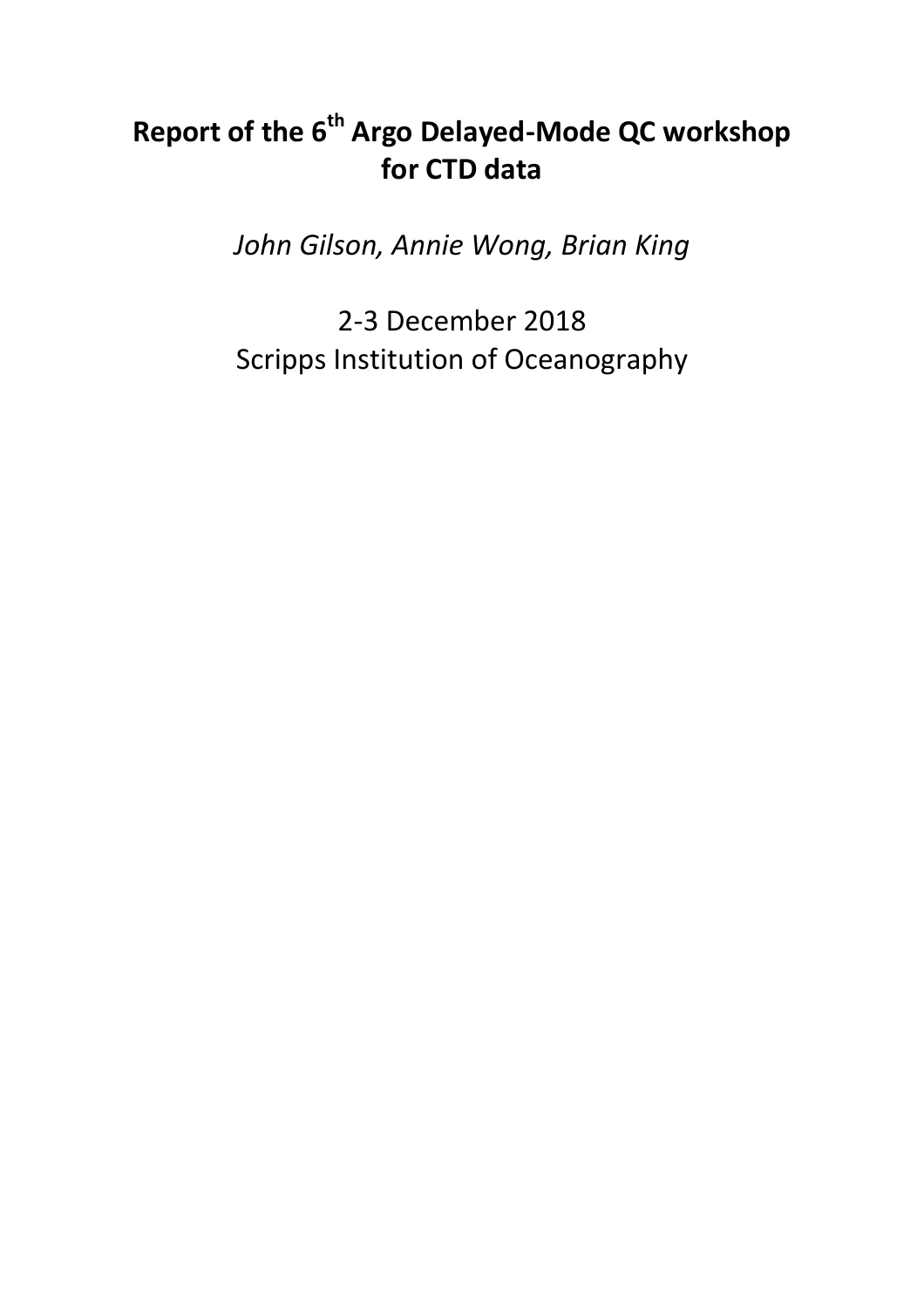# **1. Introduction**

An Argo Delayed-Mode QC (DMQC) Workshop was held at the Scripps Institution of Oceanography during 2-3 December 2018. This was the first multi-day DMQC Workshop in 10 years. John Gilson welcomed participants to the workshop and opened it as the  $6<sup>th</sup>$  Argo Delayed-Mode QC Workshop for CTD data.

Brian King recalled that the  $1<sup>st</sup>$  Delayed-mode workshop, which was also held at Scripps and also started on a Sunday, had a much smaller number of participants. He emphasized the importance of retaining corporate memory within Argo while the program grew in size and scope.

Annie Wong described the documents that would come out of this workshop: (1) a summary for the ADMT plenary; (2) a workshop report; and (3) an updated QC Manual for CTD data.

# **2. Overview/review of the DMQC process**

An overview of the DMQC process for Argo CTD profile data was presented. Delayed-mode operators were encouraged to follow the various steps of the DMQC process in the following sequence:

- 1. Quality control of the profile position and profile JULD
- 2. Pointwise editing of PARAM\_QC and PARAM\_ADJUSTED\_QC
- 3. Check that the pressure sensor is returning valid data
- 4. Adjust pressures from non-auto-correcting floats
- 5. Apply cell thermal mass adjustment if appropriate
- 6. Assess conductivity sensor drift
- 7. Apply salinity drift adjustment if appropriate
- 8. Generate D-files in Argo V3.1 format

Each of these steps was reviewed briefly.

## *2.1. Quality control of the profile position and profile JULD*

Profile positions should be checked for outliers. Profile JULDs should be checked for chronological order. Erroneous positions and JULDs should be replaced by another telemetered value if available, or by an interpolated value (indicated by QC='8'). It was emphasized that for salinity adjustments, a rough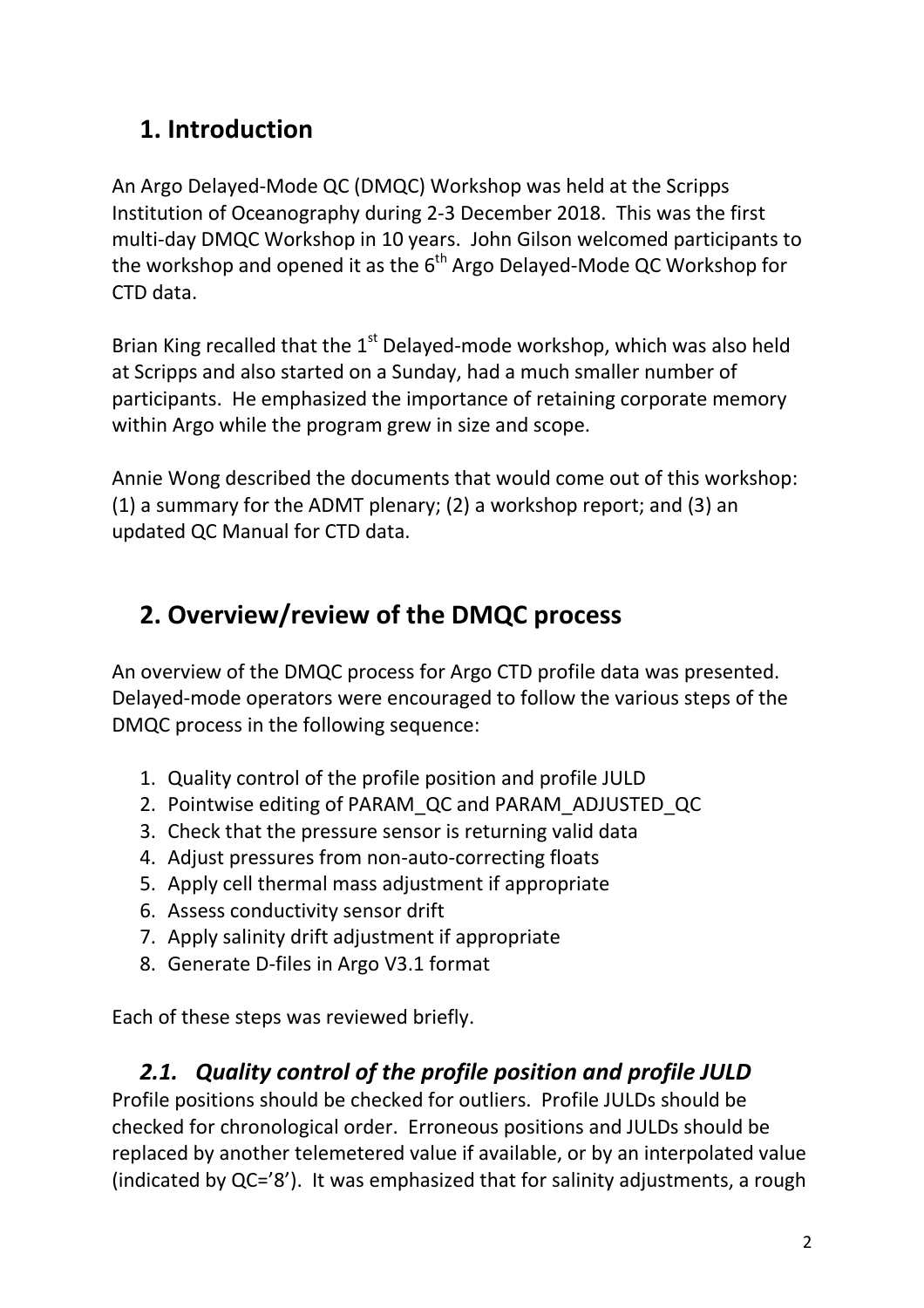estimate of positions and JULDs was adequate. However, better estimates would likely aid other uses of the profile data. More accurate assessment of float positions and JULDs could be conducted during evaluation of the trajectory data.

## *2.2. Pointwise editing of PARAM\_QC and PARAM\_ADJUSTED\_QC*

One of the obligations of the DMQC process is to clean up the profile data. Therefore, pointwise errors in PRES, TEMP and PSAL should be flagged appropriately. The QC flags determined in DMQC should replace those determined in real-time QC (RTQC). That is, both PARAM\_QC and PARAM\_ADJUSTED\_QC should contain the same qc flag determined in delayed-mode. For example, both PARAM\_QC and PARAM\_ADJUSTED\_QC should record '4' for bad data. Some of the causes of pointwise errors are pressure inversion, density inversion, salty hook at bottom of profile, biofouling, etc. However, care should be taken in order to not edit out real ocean features.

### *2.3. Check that the pressure sensor is returning valid data*

If an issue with the pressure sensor is detected, all PARAM data should be marked with a flag of '4' and put on the greylist.

## *2.4. Adjust pressures from non-auto-correcting floats*

Some floats (e.g. SOLO, PROVOR) auto-correct the pressure sensor to zero while at the sea surface. Others (e.g. APEX) do not, and their pressure data need to be corrected during processing in real-time and in delayed-mode. Birgit Klein presented on the procedure for APEX pressure adjustment. Delayed-mode operators can refer to the QC Manual for the details.

Some operators reported that there were occasions where PRES\_ADJUSTED < 0 in the shallowest bin. In the ensuing discussions, it was thought that these were likely due to outliers in the surface pressure time series that have not been despiked properly before adjustment was made.

Action 1: Birgit, Isabelle, Annie to look into why some PRES\_ADJUSTED < 0 in the shallowest bin.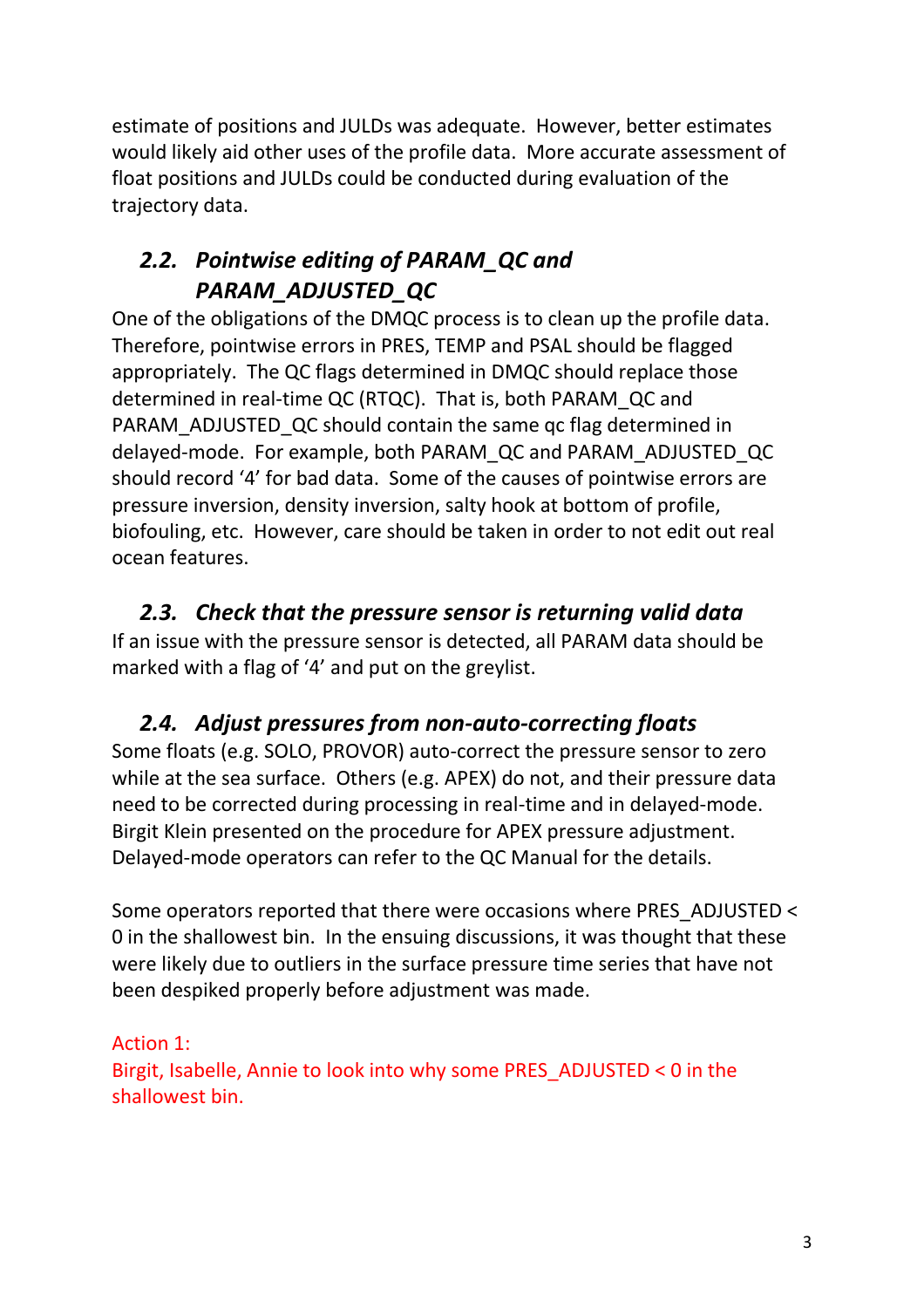## *2.5. Apply cell thermal mass (CellTM) adjustment if appropriate*

Salinity profile data suffer errors (fresh typically) when there is a temporal mismatch between the water passing through the thermister and the conductivity cell. This salinity error is especially prominent in regions of strong vertical temperature gradient. It was discussed that most delayed-mode groups applied the Johnson et al (2007) thermal lag correction with an assumed constant ascent rate. It is recommended that when information is available, real ascent rates should be used to avoid over-correction in regions where the float slows its ascent. (Note: the CellTM correction may change in the future. Please see Action 6 in Section 3.1.)

### *2.6. Assess conductivity sensor drift*

The general philosophy on how to assess conductivity sensor drift is to inspect the least variable part(s) of the T/S curve for systematic departure of float salinity from background climatology on theta levels. These are usually the deepest isotherms, but in some regions these can be the mode water isotherms (intermediate depths). Care should be taken to not confuse water mass migration with sensor drift. Floats could be moving towards regions of higher/lower background salinity, or crossing fronts, or trapped in eddies, etc. Typically, the sensor drift trend is monotonic in time. The drift rate can vary, but the drift trend does not reverse.

## *2.7. Apply salinity drift adjustment if appropriate*

The OW tool is used in Argo to adjust salinity when it is determined that sensor drift has occurred. Discussions were held on how to assign number of break points in the piecewise linear fit. Most sensor drift trends can be represented adequately with 1 or 2 break points. This can be achieved by setting max breaks  $= 1$  or 2 in the OW tool. Assigning too many breakpoints will usually fold in ocean variability in the least squares fit and therefore is not recommended. John Lyman suggested an alternative approach, which was to set max breaks > 20, large enough to allow the AIC to arrive at a minimum number of breakpoints automatically, instead of engaging in subjective decisions.

### *2.8. Generate D-files in Argo V3.1 format*

Delayed-mode operators were reminded to submit D-files in Argo V3.1 format. D-files in old V2.2 or V3.0 formats were to be rejected by the GDACs.

Discussions were held on whether there was a need to standardize the char strings used in the SCIENTIFIC\_CALIB section and the HISTORY\_ section in the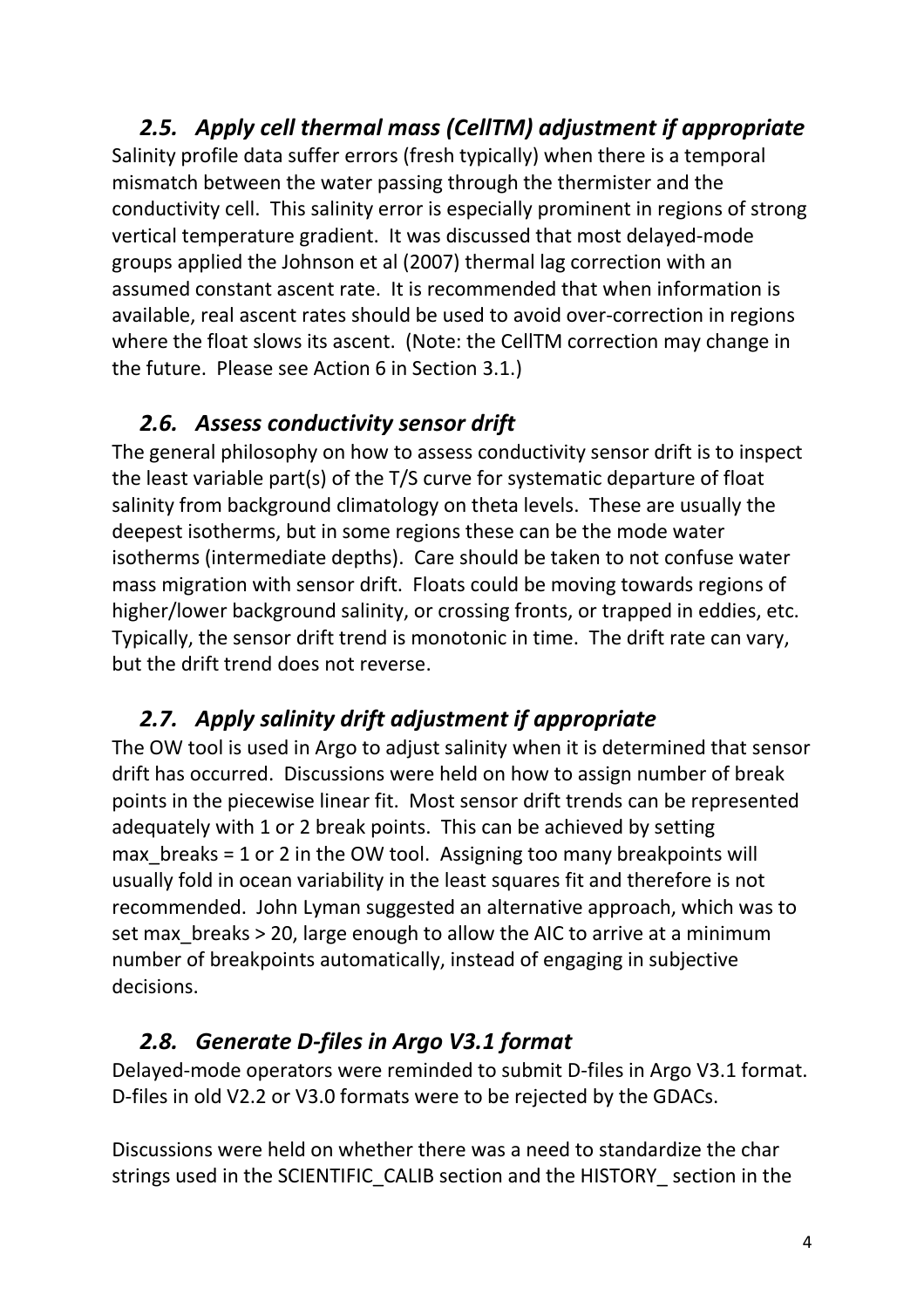D-files. It was recognised that without a clear demand, it would be difficult to come up with some kind of arbitrary standardization. However, it was also recognised that operators who were new to delayed-mode activities could benefit from suggestions on how to fill the SCIENTIFIC\_CALIB section.

#### Action 2:

In the QC Manual, Annie to add suggested char strings for filling the SCIENTIFIC CALIB section of the D-files.

In addition, people who were pursuing machine learning were encouraged to communicate their needs in terms of standardizing the information contained in the HISTORY\_ section.

BODC highlighted the potential for the use of a semantic model to populate the SCIENTIFIC\_CALIB\_COMMENT to limit the variation within the comment field between DMQC operator and over time. Currently there are 251 variations in the BODC database within this field for PSAL. A semantic model would enable standardisation with minimum loss of information using unambiguous names and definitions while enabling automated processes to come first.

## **3. How to identify floats showing signs of salinity drift**

### *3.1. Community tools*

A series of DMQC tools were presented.

Cecile Cabanes presented on the community tool for float salinity calibration: OW and Cabanes et al 2016, hereafter referred to as the OWC tool. This was made available publicly via<https://github.com/ArgoDMQC/> Updates included some changes to speed up the mapping stage and modified mapping errors. John Lyman suggested further modifications to the error analysis and the Akaike Information Criterion (AIC) analysis in the routine fit\_cond.m. Breck Owens suggested including topography in the mapping stage. Giulio Notarstefano suggested some modifications to the routine find 10thetas.m to accommodate the low salinity and small salinity range in the Black Sea. Massimo Pacciaroni suggested modifications to the routine LMA.m.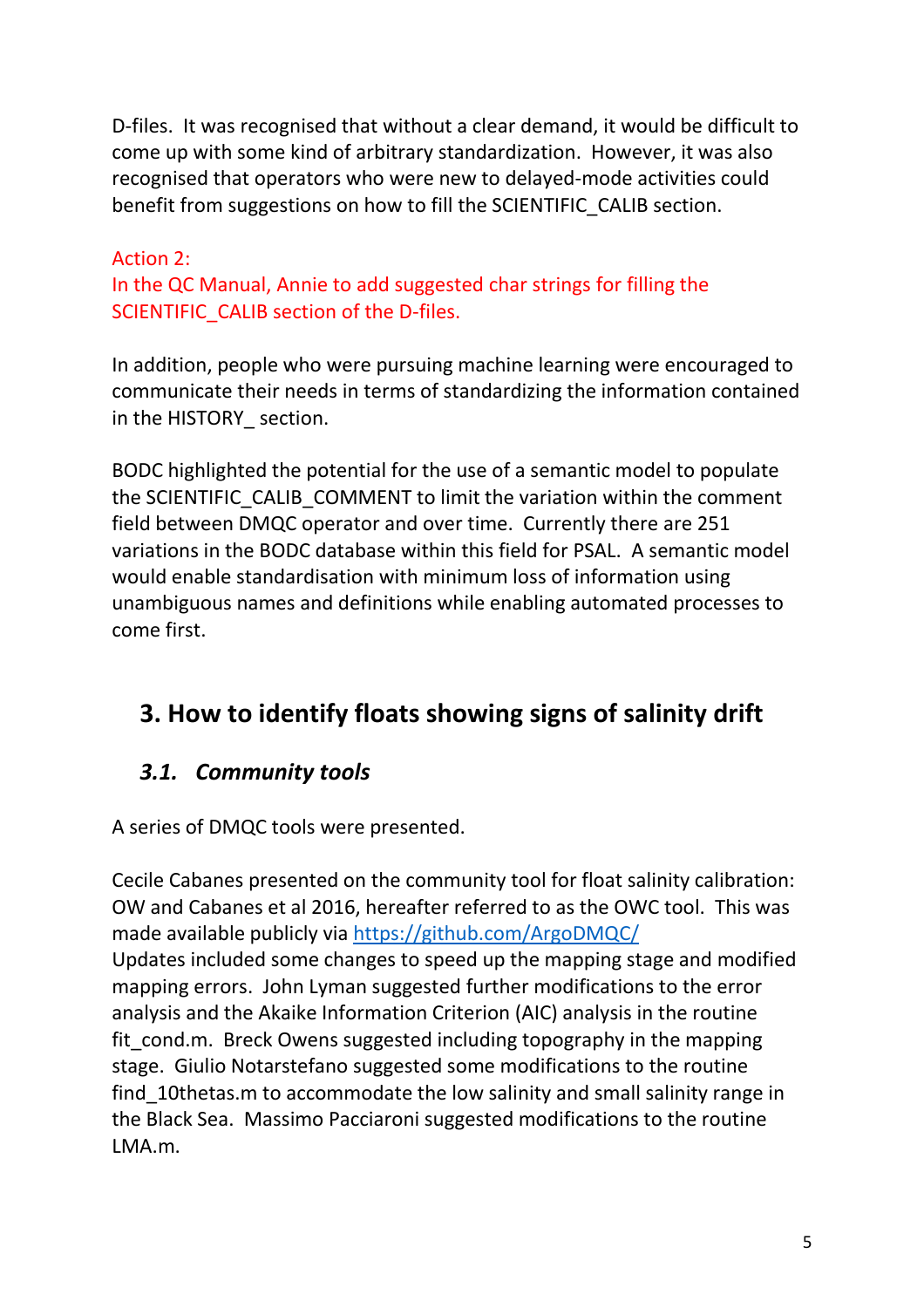#### Action 3:

(a). Recommend all DM groups to upgrade to Cecile's OWC Version 2.0 from the Github site.

(b). Recommend all DM groups to run OWC Version 2.0 with two reference databases separately (CTD, Argo) in their salinity drift analysis.

(c). Cecile, John Lyman, Giulio, Massimo and Breck to work on other updates, then release OWC version 3.0.

John Lyman recapped the Johnson et al (2007) cell thermal mass correction. This error often shows up as a salinity spike at the base of the mixed layer. Kim Martini reported that through experiments conducted at the WHOI stratified tank, Sea-Bird determined that salinity spiking observed in Argo profiles may be caused by alignment errors rather than conductivity cell thermal mass errors. The CTD sampling sequence leads to a mismatch between temperature and conductivity, causing spiking similar to those caused by cell thermal mass. Sea-Bird, in collaboration with the Argo team, is currently working to determine the appropriate corrections for affected data and refine the sampling to minimize these errors in the future.

#### Action 4:

Susan, Breck, Greg Johnson, John Gilson, Kim Martini to revisit the CellTM correction. Delayed-mode groups to continue following their current practice about applying the CellTM correction.

John Lyman presented the PMEL GUI. The PMEL GUI is written in Matlab and can be used to analyse OWC output. At PMEL, John Lyman runs the OWC tool at night through two reference databases, with 20 break points to find the minimum AIC. His experience suggests that this approach eliminates the need to manually set the number of break points in many floats.

Jenny Lovell presented the CSIRO GUI. The CSIRO GUI is written in Matlab and allows visualisation of a float's data. Salinity drift assessment is done by visual examination against two climatologies. When sensor drift is determined to have occurred, the OW routines are run and salinity adjustment applied.

Susan Wijffels presented on some quick QC assessments tools from WHOI. These include Brunt Vaisala frequency plots and salinity anomaly plots for identify drifting sensors quickly. For CTD with SNs> 2000, plots are at: [http://argo.whoi.edu/argo/sbedrift\\_wmo/](http://argo.whoi.edu/argo/sbedrift_wmo/)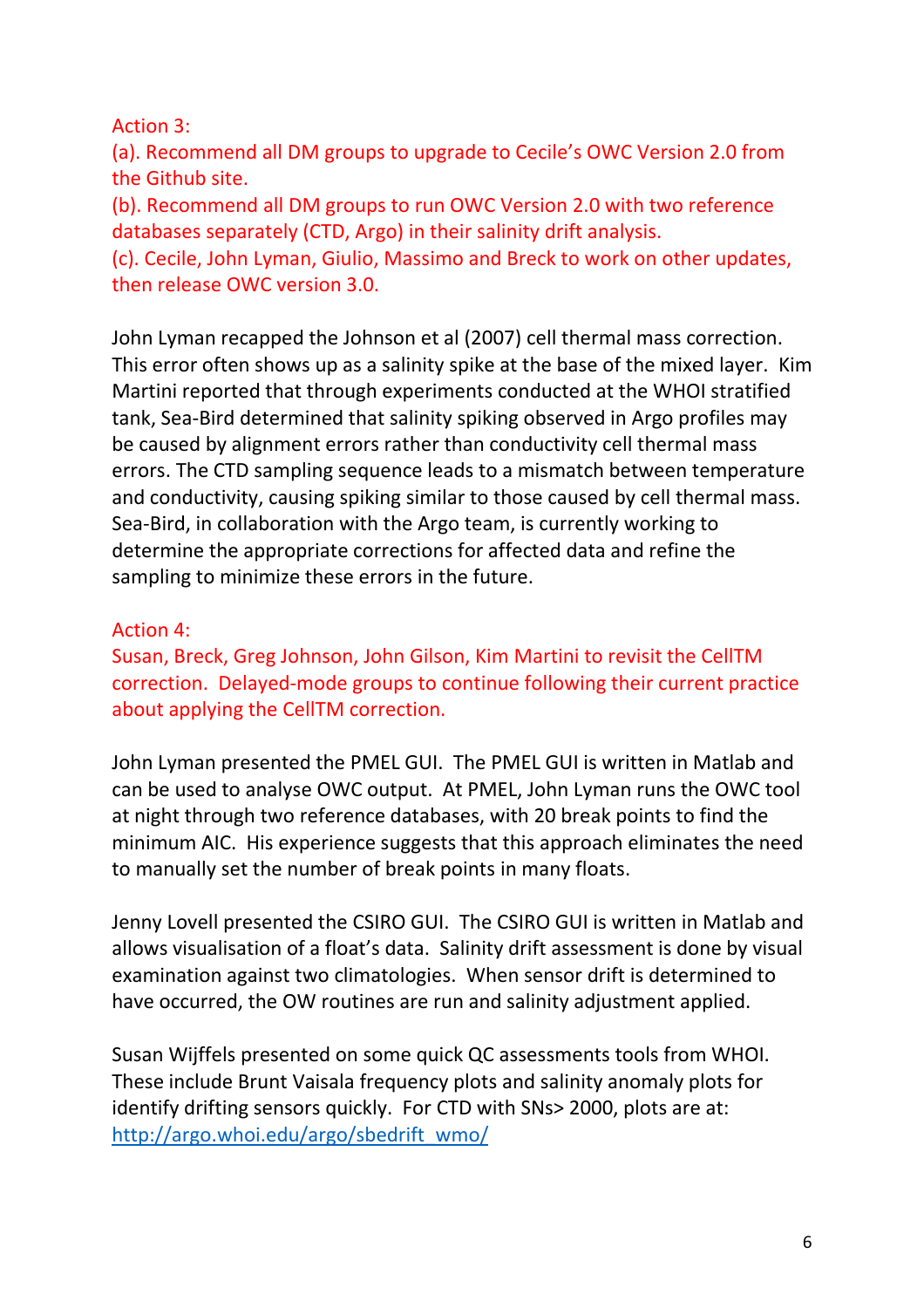Uday Bhaskar presented on a method to QC float salinity data by using neural networks at INCOIS. This method has been trialled at the Arabian Sea and the North Atlantic.

### *3.2. Recent development of Seabird CTD salty drifts*

Dave Murphy explained that the recent uptick in salty drifts in Seabird CTDs was caused by water leaking into the conductivity cell. Seawater intrusion between the glass conductivity cell and the urethane encapsulant caused a parallel resistance path between the signal and ground leads, resulting in a calibration drift toward higher salinity. Seabird was aware of this problem and had been screening their cells since May 2014. The screening process was effective in picking out cells that drift within 12 months of float deployment, but could not pick out cells that may drift after 12 months.

Discussions were held on how best to handle this issue in RTQC and DMQC. It was decided that a moderate approach in RTQC should be taken to ensure that the Argo real-time data set contains the appropriate qc flags and, at the same time, not throw out too much data. Some DM operators raised the concern that some of this salty drift may not be correctable with a pressureindependent offset in delayed-mode. In addition, some salty drifts exhibit trends that are not monotonic in time.

### Action 5:

### For RT DACs

(1). If there are insufficient resources, assign PSAL\_QC='2', but NOT greylist, to all PSAL from cells with SNs 6000-7100.

(2). If there are sufficient resources, examine salinity anomaly plots from Susan, or use other tools, to determine if cells with SNs 6000-7100 show salty drifts. Greylist PSAL from the affected cells with PSAL\_QC= '3' or '4'. PSAL from unaffected cells remain with PSAL\_QC='1'. Re-check in <6mth intervals if resources allow.

(3). Megan & Susan to check greylist status and append to the Message to Users about what is being done in real-time data.

### For DMQC groups

(1). Make it a priority to check cells with SNs 6000-7100, especially those that have been in the water for longer than 2 years, because that is when the salty drift will begin to manifest.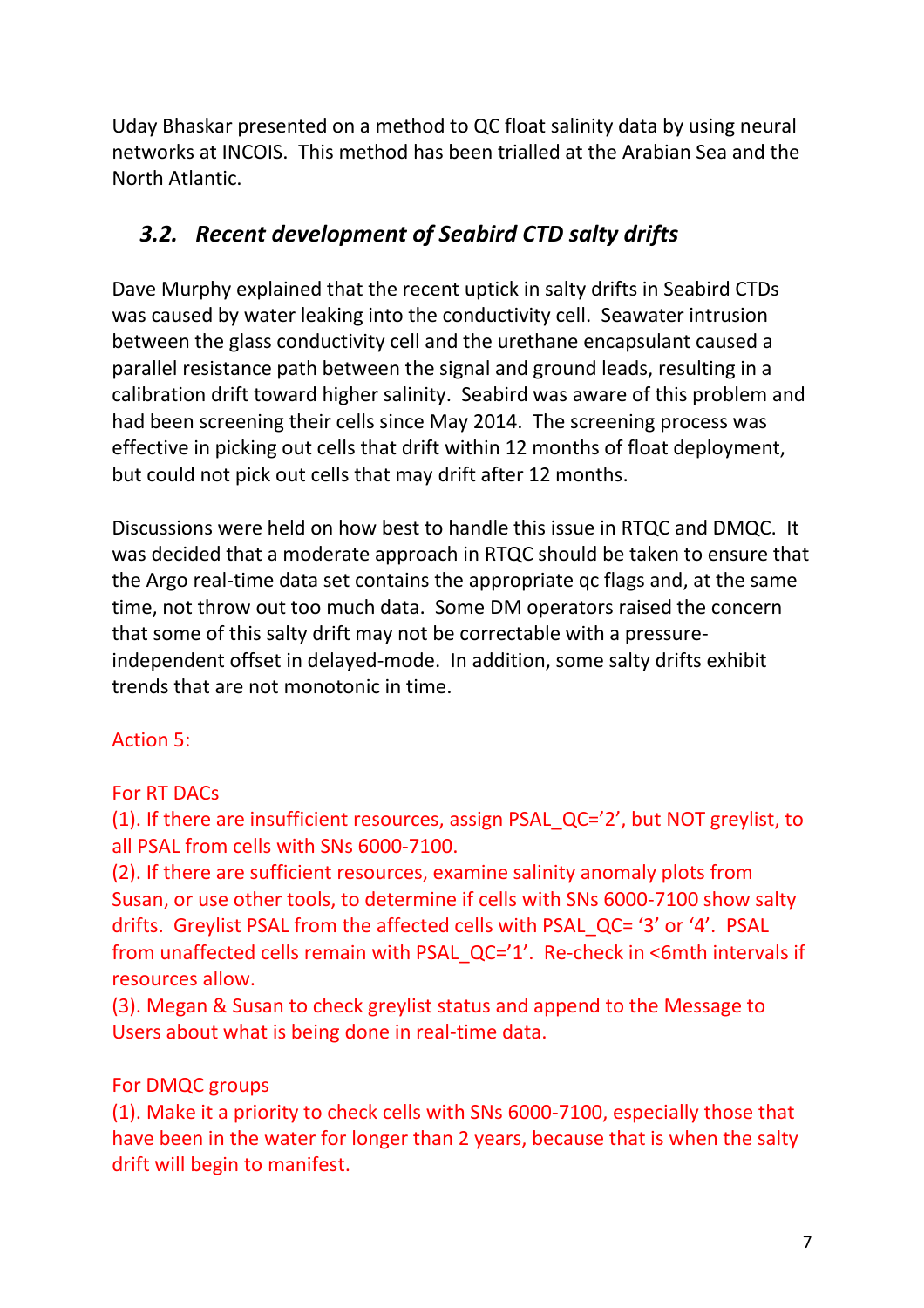(2). Look out for salty drifts that are not correctable by a simple pressureindependent salinity offset adjustment. These should be considered unadjustable.

(3). Look out for long-term failure patterns that can help SeaBird qualify this pathology.

(4). Pay attention to the more recent cells that are outside the SNs 6000-7100 range. Report suspicious cells to John Gilson, Megan, and SeaBird (Dave, Kim).

# **4. Background reference datasets**

## *4.1. CTD for DMQC*

Christine Coatanoan presented on the issues relating to the CTD reference database for Argo DMQC. There are 3 main sources for this CTD\_for\_DMQC reference database: Ocean Climate Library, CCHDO, and data directly from scientists. These presented format and data quality difficulties, and checks were needed before data could be added to the reference database. Feedbacks from delayed-mode operators were also needed to improve the data quality.

Steve Diggs presented on the role of CCHDO. He emphasized that CCHDO only acted as a data repository and hence was not responsible for qc-ing the data. Sometimes data quality could improve over time, but it was recommended that Christine should take data in without waiting, as timely reference data were needed in regions of high variability. It was suggested that the reference data qc problem could be coordinated with experts from other ocean observing programs to increase efficiency.

### Action 6:

DM operators to note anomalous data in the CTD for DMQC reference database and report them to Christine by quoting the version number of the database, the WMO number of the box, and the "source" variable from the mat files.

Christine then pointed out that some areas in the world's oceans have a high concentration of data (>10,000 profiles), such as regions with time series stations. She requested a method to thin out the data in these areas for the reference database. It was also pointed out that the CTD\_for\_DMQC reference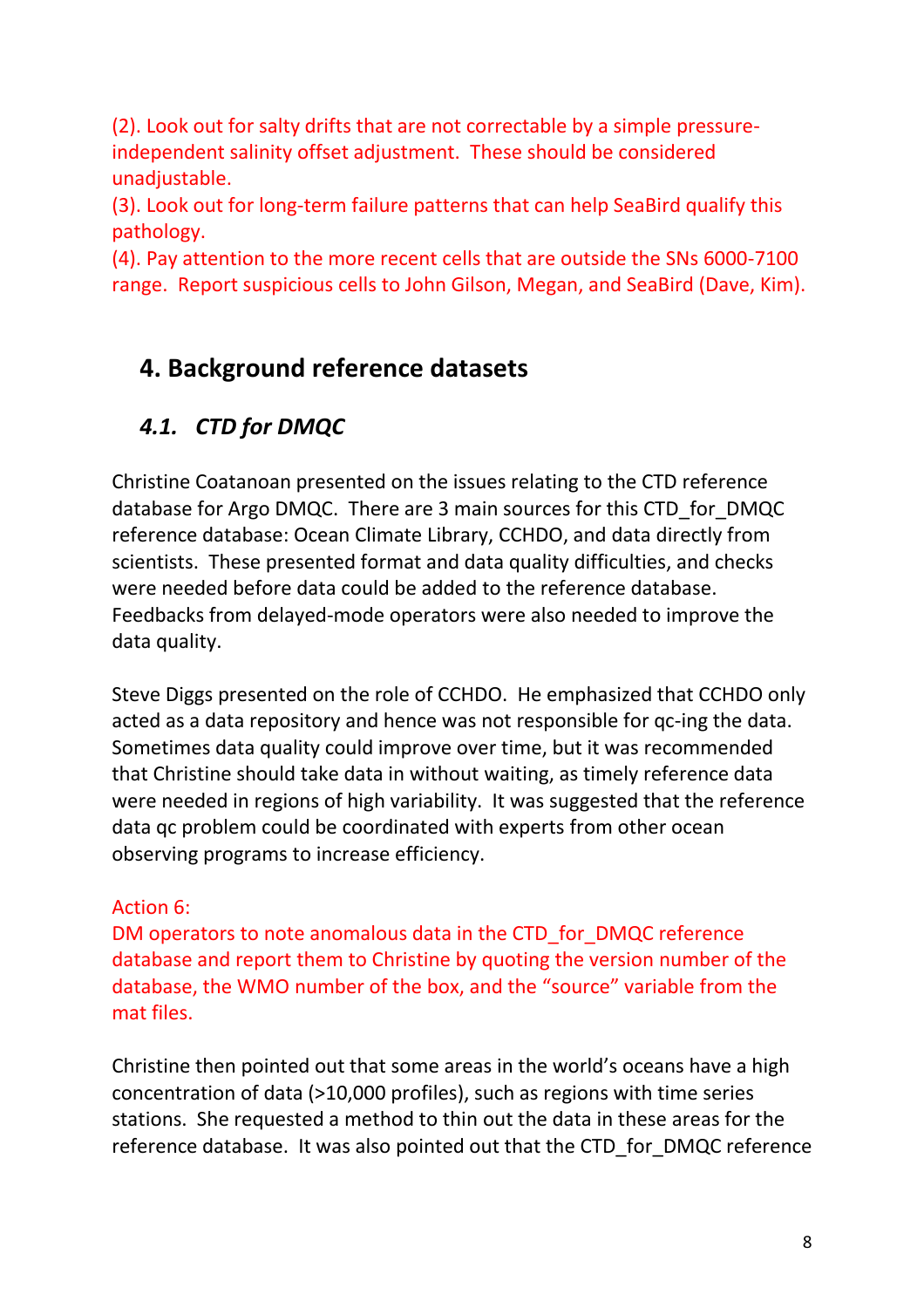database excluded CTD casts shallower than 900 dbar, which meant that there were no reference data in shallow regions and marginal seas.

#### Action 7:

Christine, Isabelle, Annie to work on a method to thin out areas in the CTD for DMQC reference database that have a high temporal concentration of spatially co-located profiles. Also, think of a way to include reference data in shallow regions and marginal seas.

## *4.2. Argo for DMQC*

John Gilson presented on the Argo reference database for DMQC. He emphasized that this should be used as a complement to Christine's CTD for DMQC database. The Argo for DMQC database is made up of good Argo profiles that have passed through a series of filters ("Gilson Rules"):

- 1) Profiles must be 'D' files (passed through DMQC)
- 2) Exclude all profiles that record on descent
- 3) Exclude floats that fail within one year
- 4) No profile within 6 months of last profile (death)
- 5) Profile must not be determined to have salinity drift
- 6) Profile must contain data from below 800dbar
- 7) Profile must contain 90% good salinity values (QC==1)
- 8) No profile within 6 months of deployment
- 9) No profile within 6 months of the onset of salinity drift
- 10) Salinity error must be less than 0.015psu

Discussions were held to modify some of the "Gilson Rules" to take into account the recent development of salty drifts in SeaBird CTDs.

### Action 8:

John to modify some of the "Gilson Rules".

Change to "8. No profile within 2 months of deployment." Change to "4. No profile within 12+ months of last profile (death)." Change to "9. No profile within 12+ months of the onset of salinity drift." Also, experiment with modifying Point 6 so that good float data from continental slopes and shallow regions can be included in the DMQC for ARGO reference database.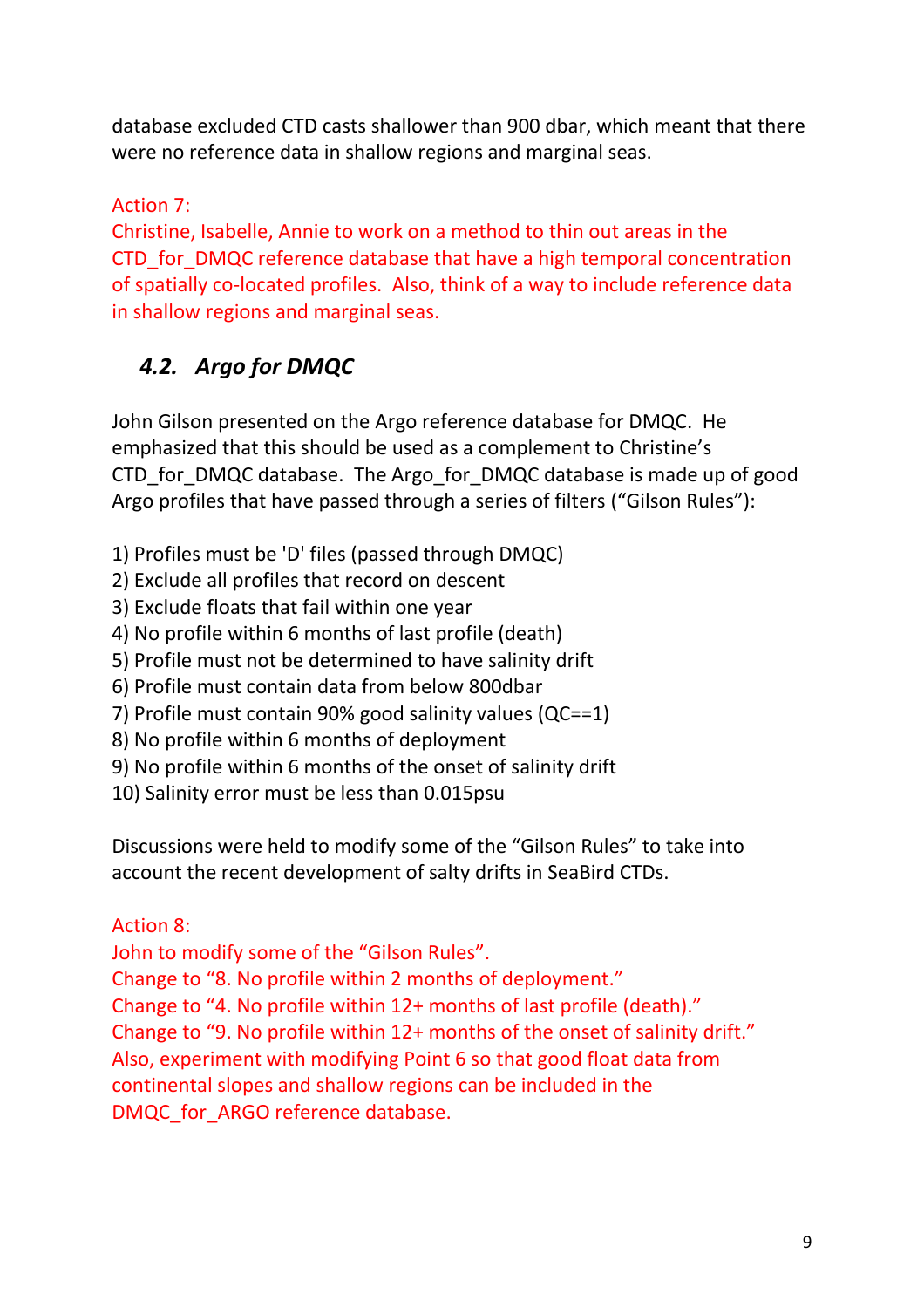# **5. DMQC for trajectory files**

Megan Scanderbeg presented on DMQC for trajectory files. She suggested some requirements to make a Dtraj file. These included (a) application to the traj file any adjustment made in the profile files to PRES/TEMP/PSAL in Dmode; (b) quality control of cycle number; (c) quality control of surface times and positions; and (d) fill JULD\_ADJUSTED. Other optional tasks were also suggested. Discussions were held on who would do DMQC on trajectory files, when it should be done, and what tools might be needed.

#### Action 9:

(1). Megan to assemble a team to develop community codes for DMQC of trajectory files.

(2). AST to discuss how national programs are to assign resources to implement DMQC of trajectory files.

# **6. Frequency of DM visits**

Brian King led the discussions on how frequently a float should be processed in delayed-mode. During the ADMT18 meeting in November 2017, Action 35 recommended that the first DMQC for a float should be done after one year, then the revisit could be after 2 years for the teams that struggle with DMQC backlog. However, after 2017, identification and characterisation of salty drifts on batches of SBE41 conductivity cells demonstrated the importance of maintaining regular DMQC on all floats. The recommendation as of the time of this workshop (December 2018) was that all floats should have DMQC done after 12 months, and at 12-month intervals thereafter. This was also necessary to identify as yet unknown sensor behaviours.

In addition, it was recognised that scientific users would continue to use RT data, so a high priority was to identify bad or biased RT data in order to improve the quality of the RT dataset. Some examples of triage tools included the altimetry analysis and the objective analysis.

#### Action 10:

DMQC groups should aim to process data from their floats at 12-month intervals. Where DMQC groups do not have the capacity for annual revisits, near-automatic tools should be used to triage RT data to identify floats that may have drifts, so that biased RT data can be either flagged or adjusted by DMQC.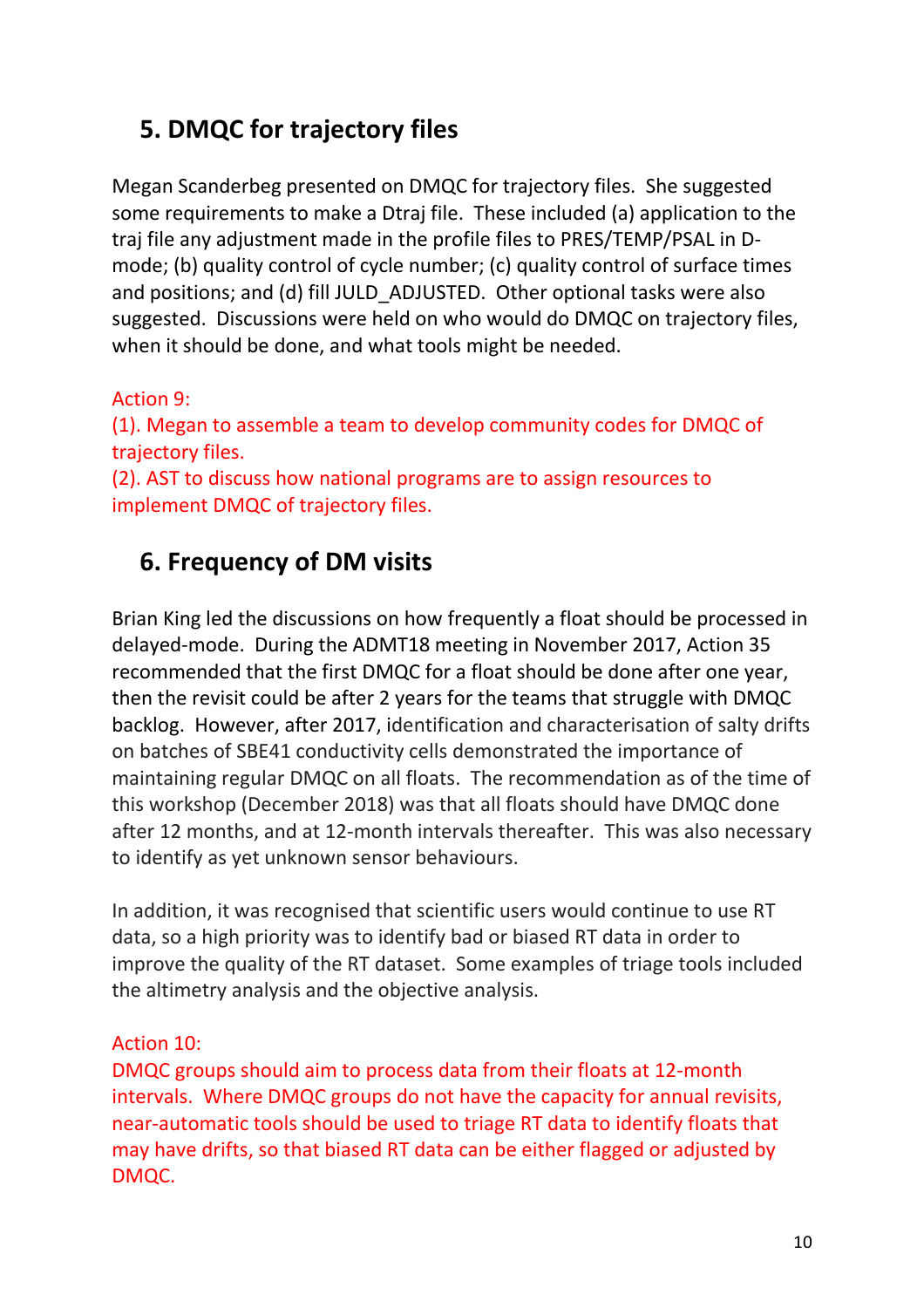A question was raised on whether a new DMQC metric was needed to track the percentage of suspicious floats that had been processed in delayed-mode. While it was acknowledged that such a new metric would be useful, it was difficult to implement since there was no reliable method to determine what "suspicious" was. It was therefore concluded that the current metric (percentage of D-files for profiles older than 12 months) should continue to be used for monitoring of the health, or stress, of the DMQC system.

Discussions were then held on how recent a profile could be processed in delayed-mode. In instances of known sensor stability, experienced delayedmode operators can decide how recent a cycle to send out. When unsure, the recommendation is to keep a 6-month buffer.

Action 11:

Annie to update the qc manual to clarify that there are no eligible cycles; delayed-mode operators to decide how recent a cycle to send out. If unsure, recommendation is to keep a 6-month buffer.

# **7. Euro Argo DMQC activities**

Sylvie Pouliquen presented feedback from the Euro-Argo DMQC Workshop that was held in Brest, 17-18 April 2018. The workshop was dedicated mainly to people who were new to DMQC activities. The objectives of the workshop were to make sure everybody understand the data system, to bring EU countries towards the same level of knowledge, and to share DMQC procedures/tools/methods within the EU. Presentations on the first day included the Argo data system and the Argo delayed-mode process for PRES/TEMP/PSAL. The second day of the workshop was used for practical demonstration and hands-on practice. Overall assessment of the event was very favourable, and it was concluded that such DMQC workshops should be held periodically.

# **8. Examples of difficult floats and difficult regions**

Presentations on examples of difficult floats and difficult regions were made by Tatianna Rykova, Giulio Nostarstefano, Isabelle Gaboury, and Birgit Klein.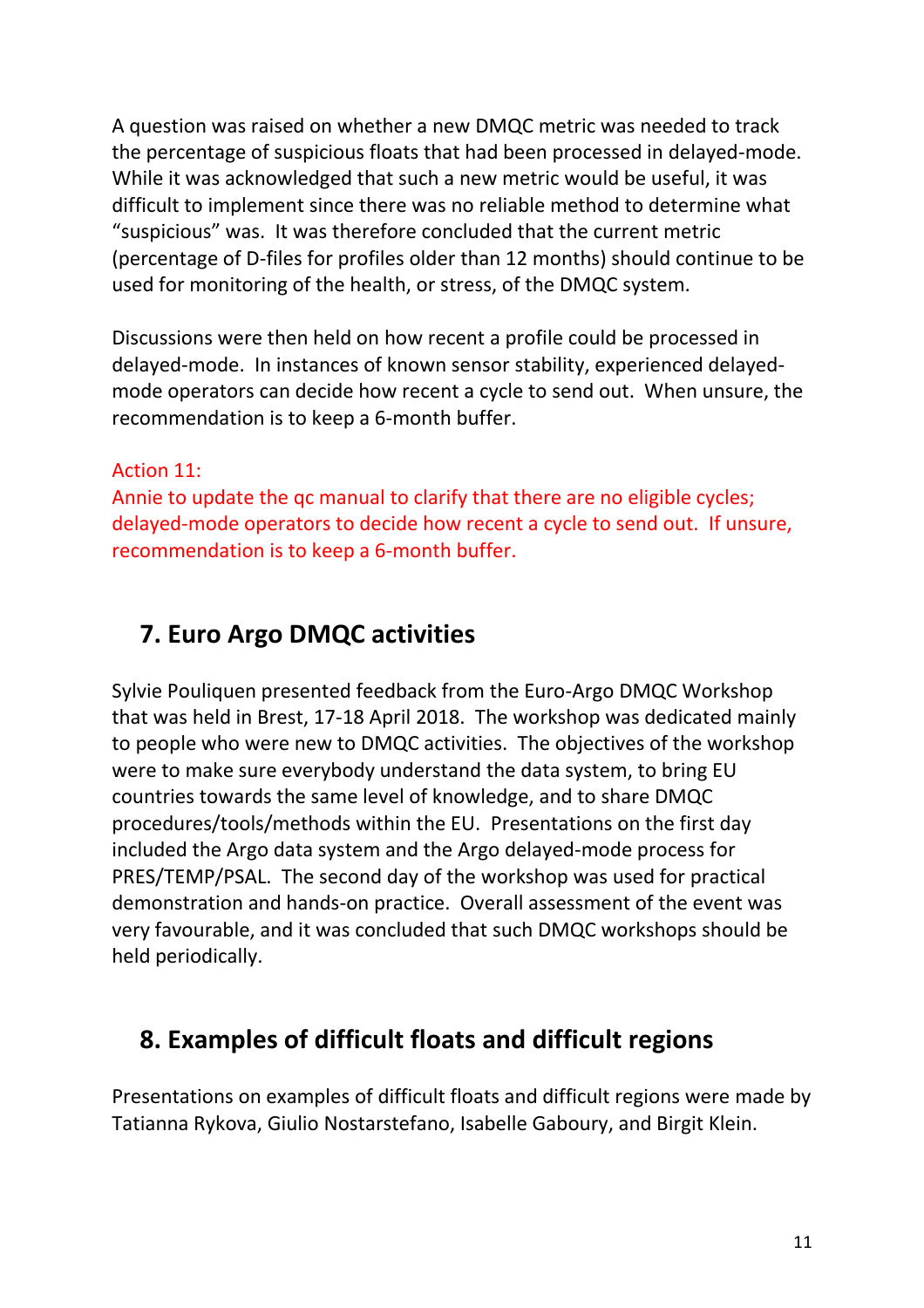# **9. Discussions on other topics**

Discussions were held on ways to preserve and share DMQC knowledge within the Argo community. It was recognised that the DMQC process was one where one-on-one interactions were needed in addition to detailed documentation of the methods. A mentoring system was thus set up where a new operator could reach out to a mentor of his/her choice in order to get acquainted with the DMQC activities. The following people volunteered to be on the mentor list:

Annie Wong (South Pacific, South Indian, South Atlantic, Southern Ocean) Birgit Klein (Nordic Sea, Southern Ocean) Cecile Cabanes (North Atlantic) Giulio Notarstefano (Mediterranean, Black Sea) John Gilson (non-Atlantic) John Lyman (Pacific) Pelle Robbins (Atlantic) Uday Bhaskar (North Indian) Shigaki Hosoda (North Pacific) KiRyong Kang (Yellow and East Seas)

Action 12:

Sylvie and Annie to put the mentor list and the role of a mentor on the argodatamgt webpage. Encourage new operators to work with a mentor.

Action 13: Megan, Sylvie, Annie to look for future ADMT opportunities for half day DMQC interactive sessions.

# **10. Conclusion**

The workshop concluded with a review of the action items.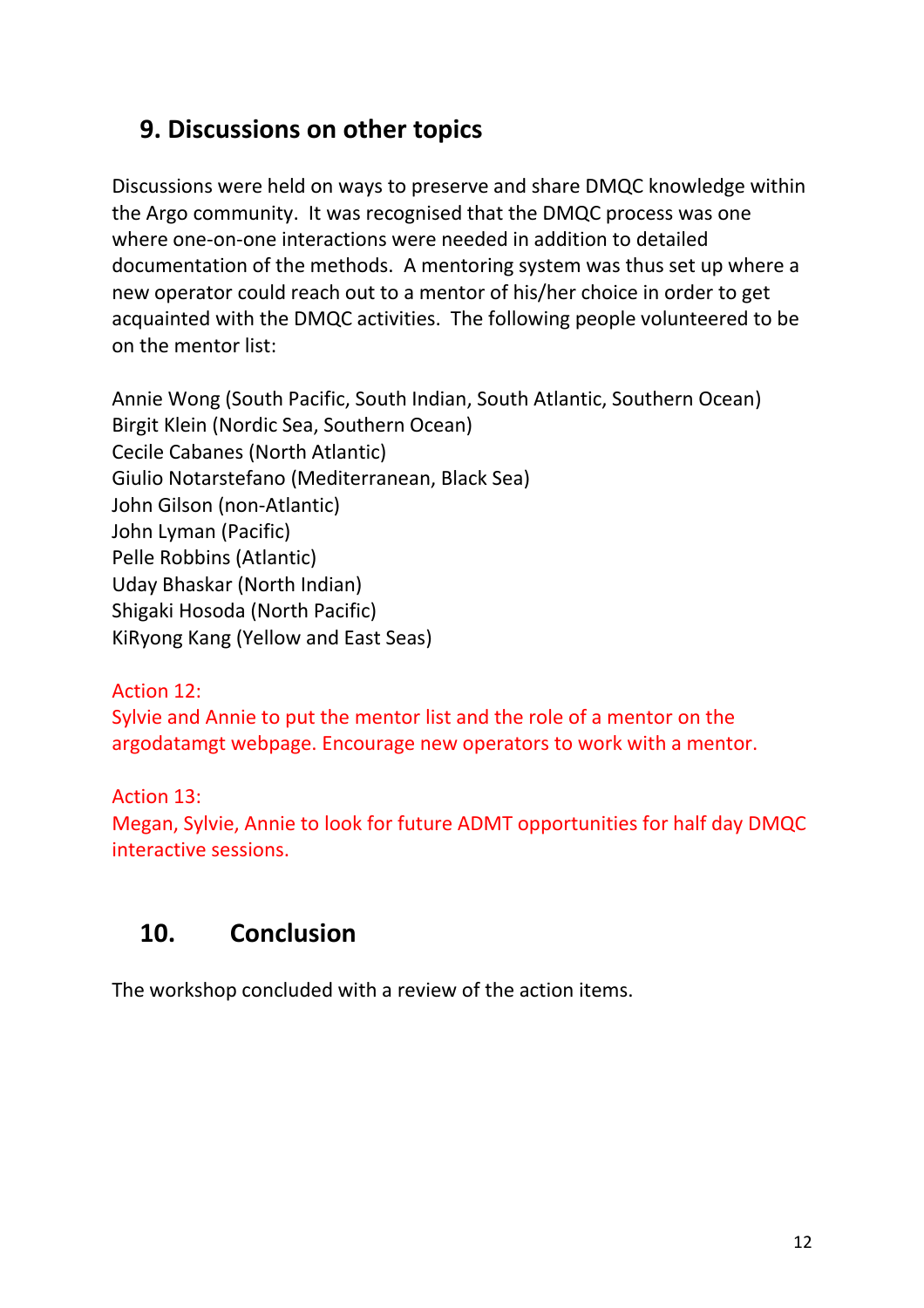# **List of action items**

Action 1:

Birgit, Isabelle, Annie to look into why some PRES\_ADJUSTED < 0 in the shallowest bin.

Action 2:

In the QC Manual, Annie to add suggested char strings for filling the SCIENTIFIC\_CALIB section of the D-files.

#### Action 3:

(a). Recommend all DM groups to upgrade to Cecile's OWC Version 2.0 from the Github site.

(b). Recommend all DM groups to run OWC Version 2.0 with two reference databases separately (CTD, Argo) in their salinity drift analysis.

(c). Cecile, John Lyman, Giulio, Massimo and Breck to work on other updates, then release OWC version 3.0.

Action 4:

Susan, Breck, Greg Johnson, John Gilson, Kim Martini to revisit the CellTM correction. Delayed-mode groups to continue following their current practice about applying the CellTM correction.

Action 5:

For RT DACs

(1). If there are insufficient resources, assign PSAL\_QC='2', but NOT greylist, to all PSAL from cells with SNs 6000-7100.

(2). If there are sufficient resources, examine salinity anomaly plots from Susan, or use other tools, to determine if cells with SNs 6000-7100 show salty drifts. Greylist PSAL from the affected cells with PSAL\_QC= '3' or '4'. PSAL from unaffected cells remain with PSAL\_QC='1'. Re-check in <6mth intervals if resources allow.

(3). Megan & Susan to check greylist status and append to the Message to Users about what is being done in real-time data.

Action 5 (continue):

For DMQC groups

(1). Make it a priority to check cells with SNs 6000-7100, especially those that have been in the water for longer than 2 years, because that is when the salty drift will begin to manifest.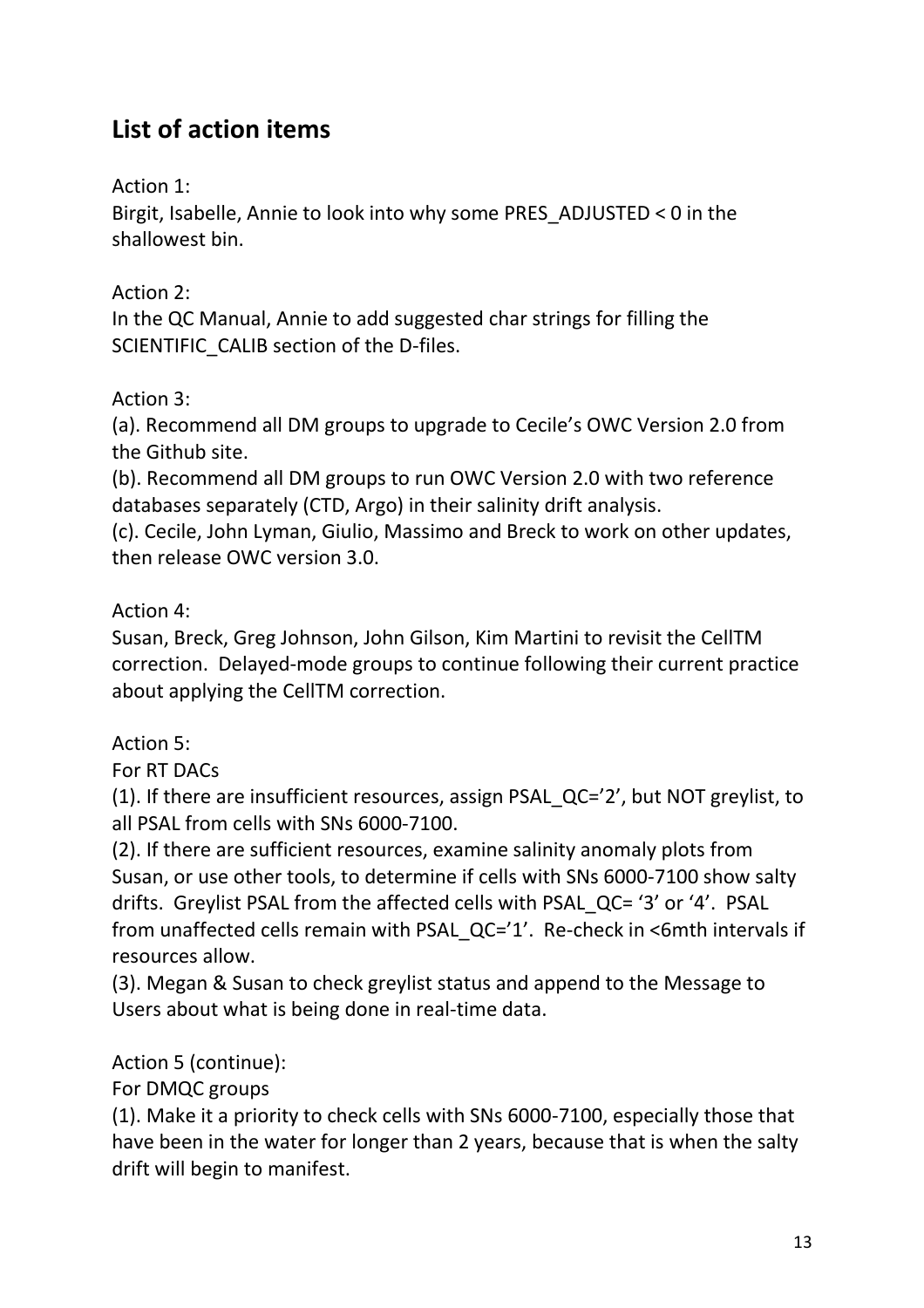(2). Look out for salty drifts that are not correctable by a simple pressureindependent salinity offset adjustment. These should be considered unadjustable.

(3). Look out for long-term failure patterns that can help SeaBird qualify this pathology.

(4). Pay attention to the more recent cells that are outside the SNs 6000-7100 range. Report suspicious cells to John Gilson, Megan, and SeaBird (Dave, Kim).

### Action 6:

DM operators to note anomalous data in the CTD\_for\_DMQC reference database and report them to Christine by quoting the version number of the database, the WMO number of the box, and the "source" variable from the mat files.

#### Action 7:

Christine, Isabelle, Annie to work on a method to thin out areas in the CTD\_for\_DMQC reference database that have a high temporal concentration of spatially co-located profiles. Also, think of a way to include reference data in shallow regions and marginal seas.

#### Action 8:

John to modify some of the "Gilson Rules".

Change to "8. No profile within 2 months of deployment."

Change to "4. No profile within 12+ months of last profile (death)." Change to "9. No profile within 12+ months of the onset of salinity drift." Also, experiment with modifying Point 6 so that good float data from continental slopes and shallow regions can be included in the DMQC for ARGO reference database.

Action 9:

(1). Megan to assemble a team to develop community codes for DMQC of trajectory files.

(2). AST to discuss how national programs are to assign resources to implement DMQC of trajectory files.

### Action 10:

DMQC groups should aim to process data from their floats at 12-month intervals. Where DMQC groups do not have the capacity for annual revisits, near-automatic tools should be used to triage RT data to identify floats that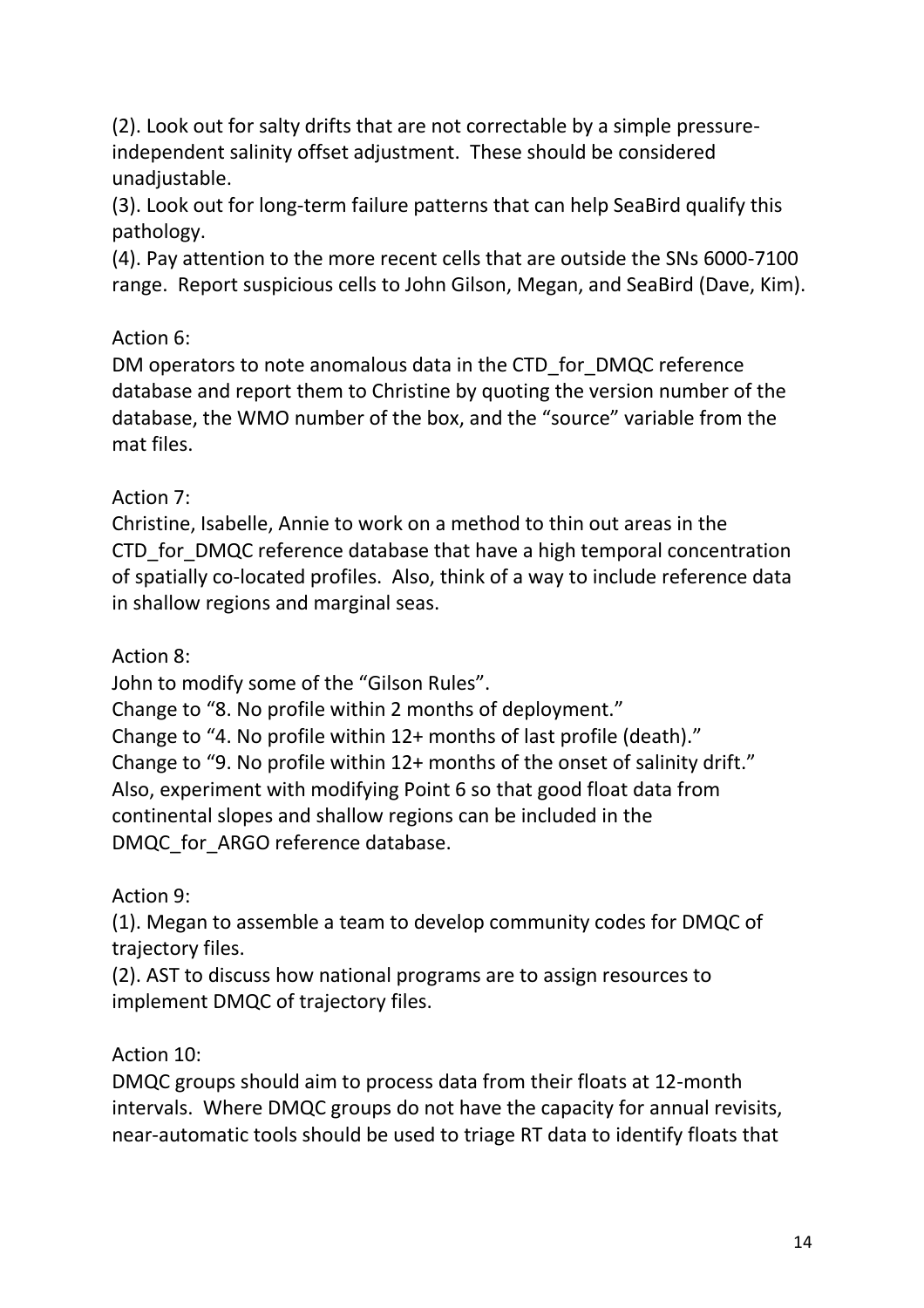may have drifts, so that biased RT data can be either flagged or adjusted by DMQC.

Action 11:

Annie to update the qc manual to clarify that there are no eligible cycles; delayed-mode operators to decide how recent a cycle to send out. If unsure, recommendation is to keep a 6-month buffer.

Action 12:

Sylvie and Annie to put the mentor list and the role of a mentor on the argodatamgt webpage. Encourage new operators to work with a mentor.

Action 13:

Megan, Sylvie, Annie to look for future ADMT opportunities for half day DMQC interactive sessions.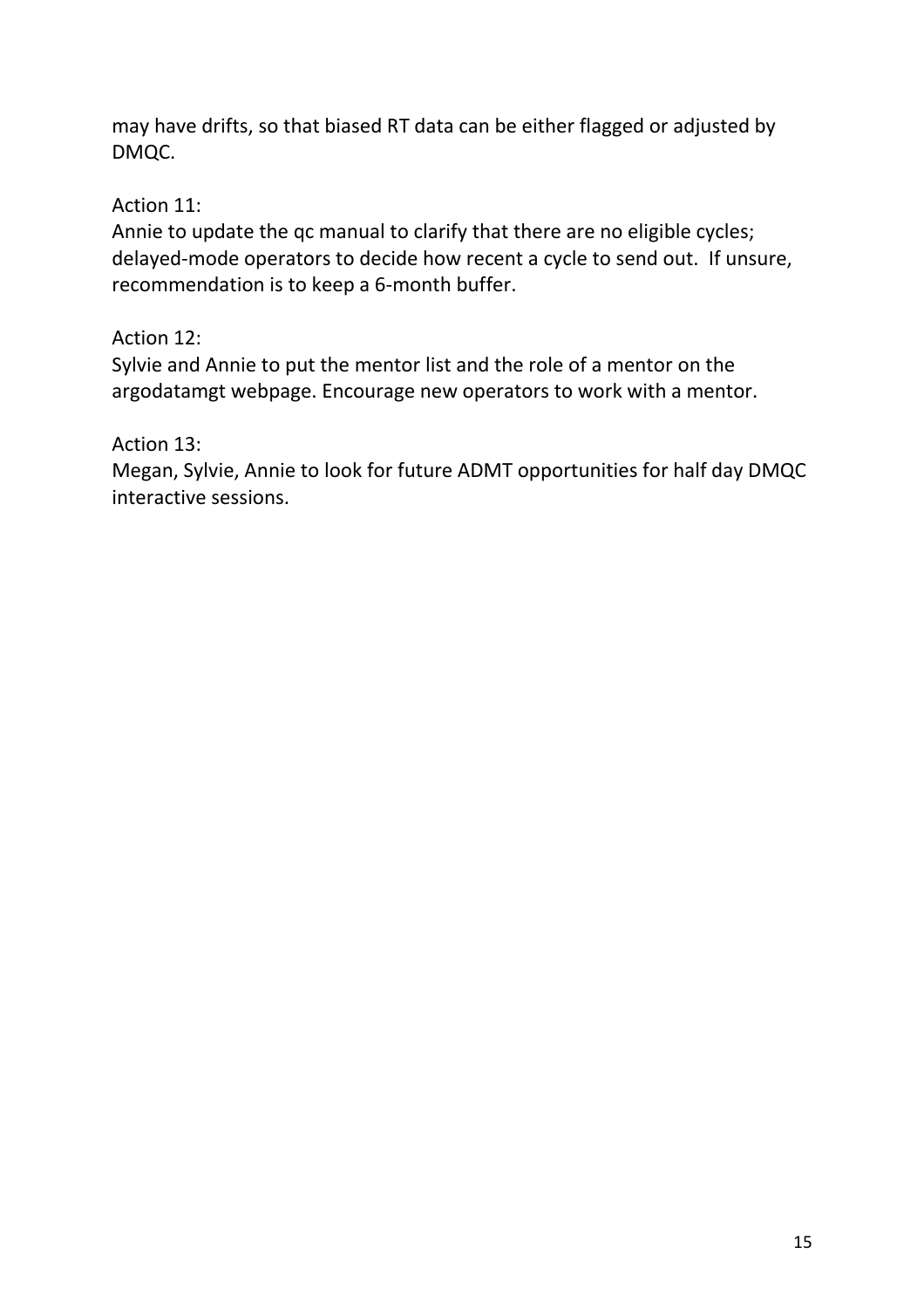# **List of attendees**

| <b>First Name</b> | <b>Last Name</b>   |
|-------------------|--------------------|
| Fumihiko          | Akazawa            |
| Clare             | Bellingham         |
| Henry             | <b>Bittig</b>      |
| Cecile            | Cabanes            |
| Herve             | Claustre           |
| Christine         | Coatanoan          |
| Stephen           | <b>Diggs</b>       |
| Mingmei           | Dong               |
| Sharon            | Escher             |
| Isabelle          | Gaboury            |
| John              | Gilson             |
| Shigeki           | Hosoda             |
| Hyeogjun          | Jo                 |
| KiRyong           | Kang               |
| Sung-Dae          | Kim                |
| <b>Brian</b>      | King               |
| <b>Birgit</b>     | Klein              |
| Lisa              | Lehmann            |
| Zenghong          | Liu                |
| Xiaofen           | Wu                 |
| Jenny             | Lovell             |
| John              | Lyman              |
| Amaru             | Marquez            |
| Kim               | Martini            |
| Kristy            | McTaggart          |
| Dave              | Murphy             |
| Giulio            | Notarstefano       |
| Massimo           | Pacciaroni         |
| Hyukmin           | Park               |
| JongJin           | Park               |
| Antoine           | Poteau             |
| Sylvie            | Pouliquen          |
| Sarah             | Purkey             |
| Pelle             | Robbins            |
| Dean              | Roemmich           |
| Tatiana           | Rykova             |
| Raphaelle         | Sauzede            |
| Megan             | Scanderbeg         |
| Catherine         | Schmechtig         |
| Leonardo          | Tenorio-Feranandez |
| Tom               | Trull              |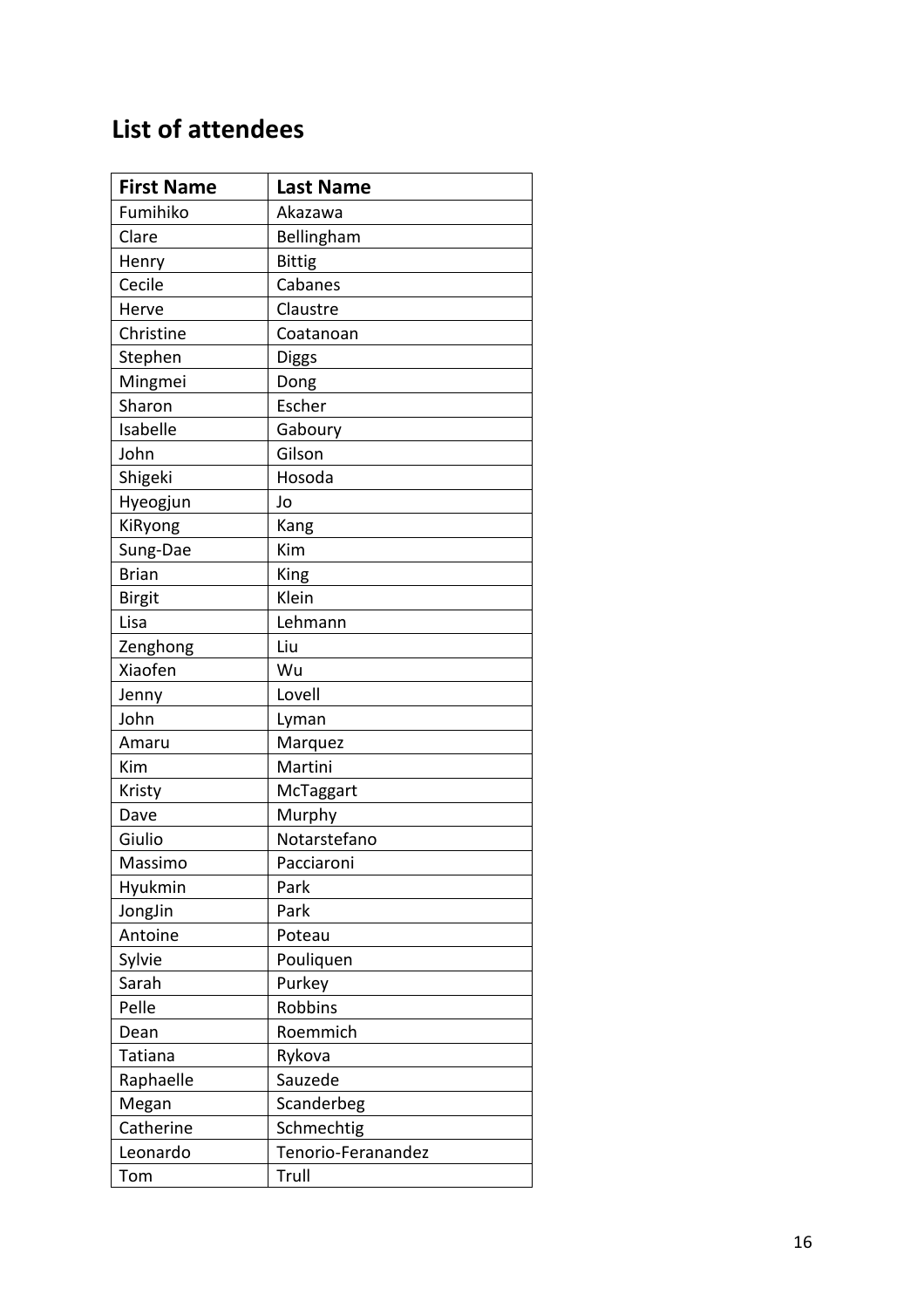| <b>TVS</b> | Udaya Bhaskar |
|------------|---------------|
| Pedro      | Velez-Belchi  |
| Deb        | West-Mack     |
| Susan      | Wijffels      |
| Annie      | Wong          |
| Jinkun     | Yang          |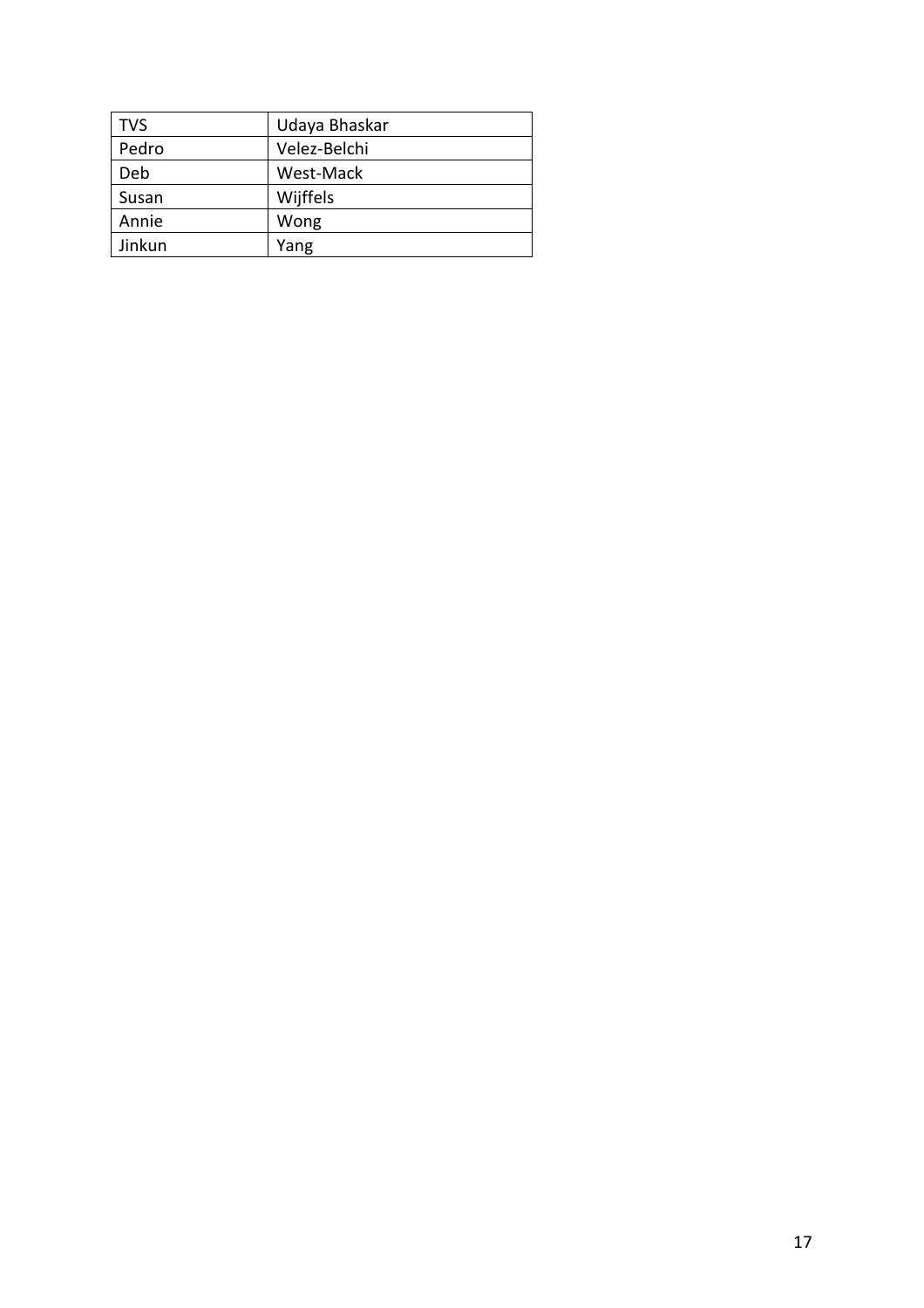# Agenda for the  $6<sup>th</sup>$  Argo Delayed-mode QC Workshop for CTD data

#### 2-3 December 2018, Scripps Institution of Oceanography

#### Day 1 8h30 to 17h00: Nierenberg Hall Room 101 Day 2 8h30 to 17h00: Martin Johnson House

#### **Day 1**

- 1. 8h30 Welcome and local arrangements (J. Gilson)
- 2. 9h00 Overview/review of the DMQC process (J. Gilson, A. Wong, B. Klein)
	- Interpolate missing and/or bad latitude/longitude, check JULD
	- Confirm that pressure sensor is not returning questionable data
	- Edit point wise errors in PRES, TEMP, PSAL for pressure inversions, spikes, density inversions, salty hooks, biofouling, etc. Record in both PARAM\_QC and PARAM\_ADJUSTED\_QC as '4'. Be careful not to edit out real ocean features – these are usually density compensating and can be seen over several cycles.

#### Coffee break: 10h00 – 10h15

- 2. 10h15 Overview/review of the DMQC process continued (J. Gilson, A. Wong, B. Klein)
	- APEX pressure adjustment, re-compute salinity (pages 30-37 QC Manual) (15min, B.Klein)
	- Apply thermal lag adjustment if appropriate
	- Assess conductivity sensor drift and error bars use least variable (tightest) part of T/S curve, not just the deepest isotherms
	- Generate D-files (V3.1) with emphasis on filling in calibration comment
- 3. How to identify floats showing signs of salinity drift (B. King, A. Wong moderating)
	- 3.1 11h00 General options for correction within netCDF files (20min J. Gilson)
		- Stable and hence need no adjustment, PARAM QC=1, PARAM\_ADJUSTED\_QC=1
		- Sensor drift is present and is adjustable, PARAM\_QC=1, PARAM\_ADJUSTED\_QC=1
		- Bad data and unadjustable, PARAM\_QC=4, PARAM\_ADJUSTED\_QC=4
	- 3.2 11h20 Community tools
		- Cabanes et al (2016) and OW (30min, C. Cabanes)
		- Johnson et al (2007) thermal lag correction (20min, J. Lyman)
		- PMEL GUI (20min, J. Lyman)

Lunch break: 12h30 – 13h30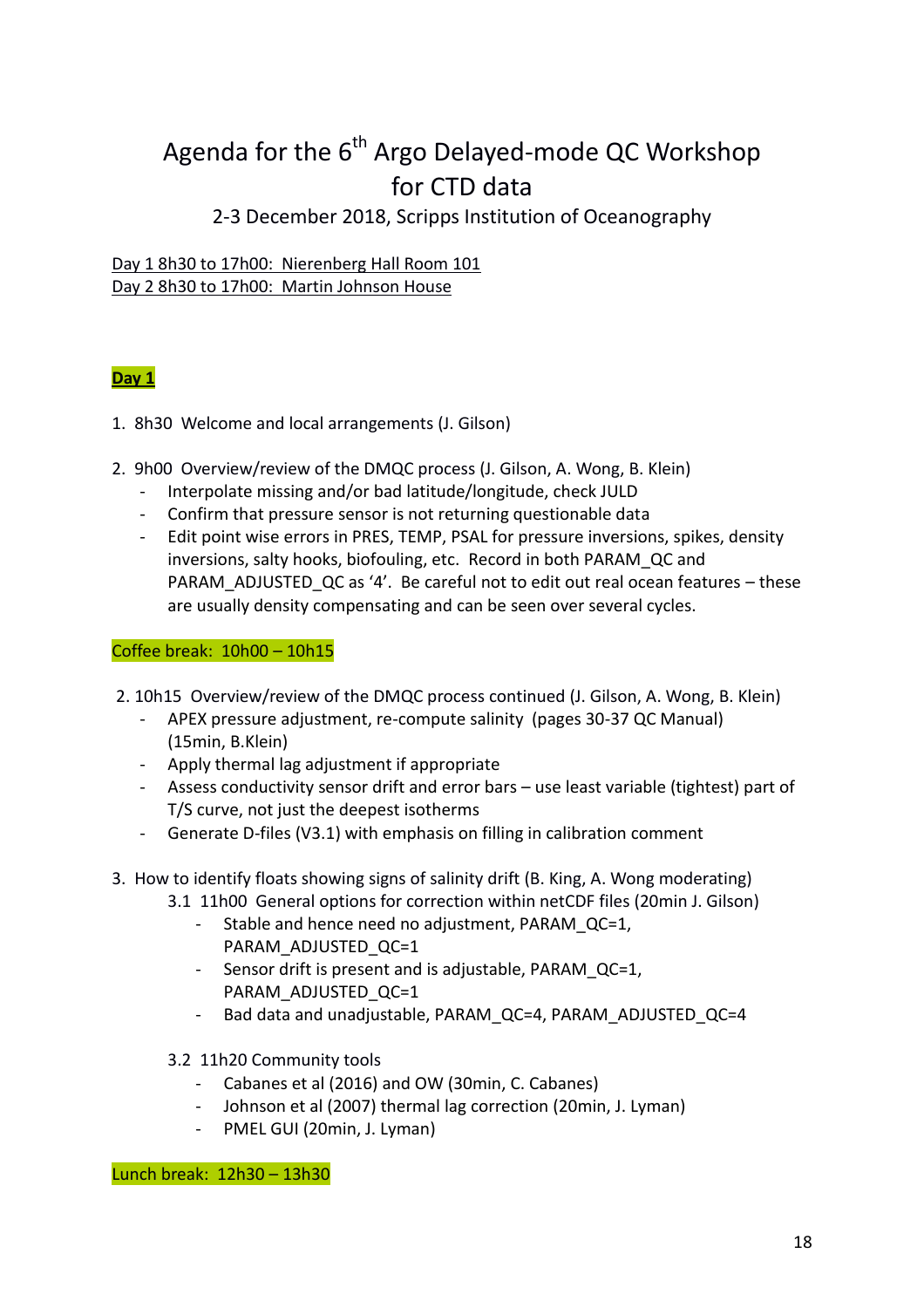- 3.2 13h30 Community tools continued
	- CSIRO GUI (20min, J. Lovell)
	- WHOI Climatological comparison (15min S. Wijffels)
	- Artificial Neural Networks (ANN) (15min, U.Bhaskar)
	- Discussion of other tools currently available or tools that are needed to be developed to aid the community (25min)

3.3 14h45 Recent development of Seabird CTD salty drifts

- Seabird's understanding of cause (15min D. Murphy)

Coffee break: 15h00 – 15h15

- Characteristics and Discussion on how best to handle this issue in DMQC (45min, J. Gilson)
- 4. 16h00 DM trajectory files: (M. Scanderbeg) : Moved to Day 2

#### End of Day 1: 17h

#### **Day 2**

- 5. 8h30 Issues in correctly identifying salinity drift Background reference datasets
	- CTD for DMQC Is there a need to refine the dataset? Regularity? (20min, C. Coatanoan, 10min S. Diggs, 15min Discussion)
	- Argo for DMQC Present and discuss if a revision of selection criteria is necessary? (45min, J. Gilson)

#### Coffee break: 10h00 – 10h15

- 6. 10h15 Review frequency of DM visits and submission procedures. Make new proposals to ADMT if necessary (B. King, 45 min)
	- 6.1 How frequently should a float be DMQC'd?
	- 6.2 How recent a profile should be DMQC'd? In instances of known sensor stability, what cycles can be submitted?
	- 6.3 Correcting recent profiles that are identified in near-real time.
- 4. 11h00 DM trajectory files: (M. Scanderbeg, 45 min)
- 7. 11h45 Interaction of CTD delayed-mode data with BGC data (B. King?)
	- How are groups coordinating DMQC experts across ocean state variables?
- 8. 12:15 Euro Argo DMQC activities (S. Pouliquen)